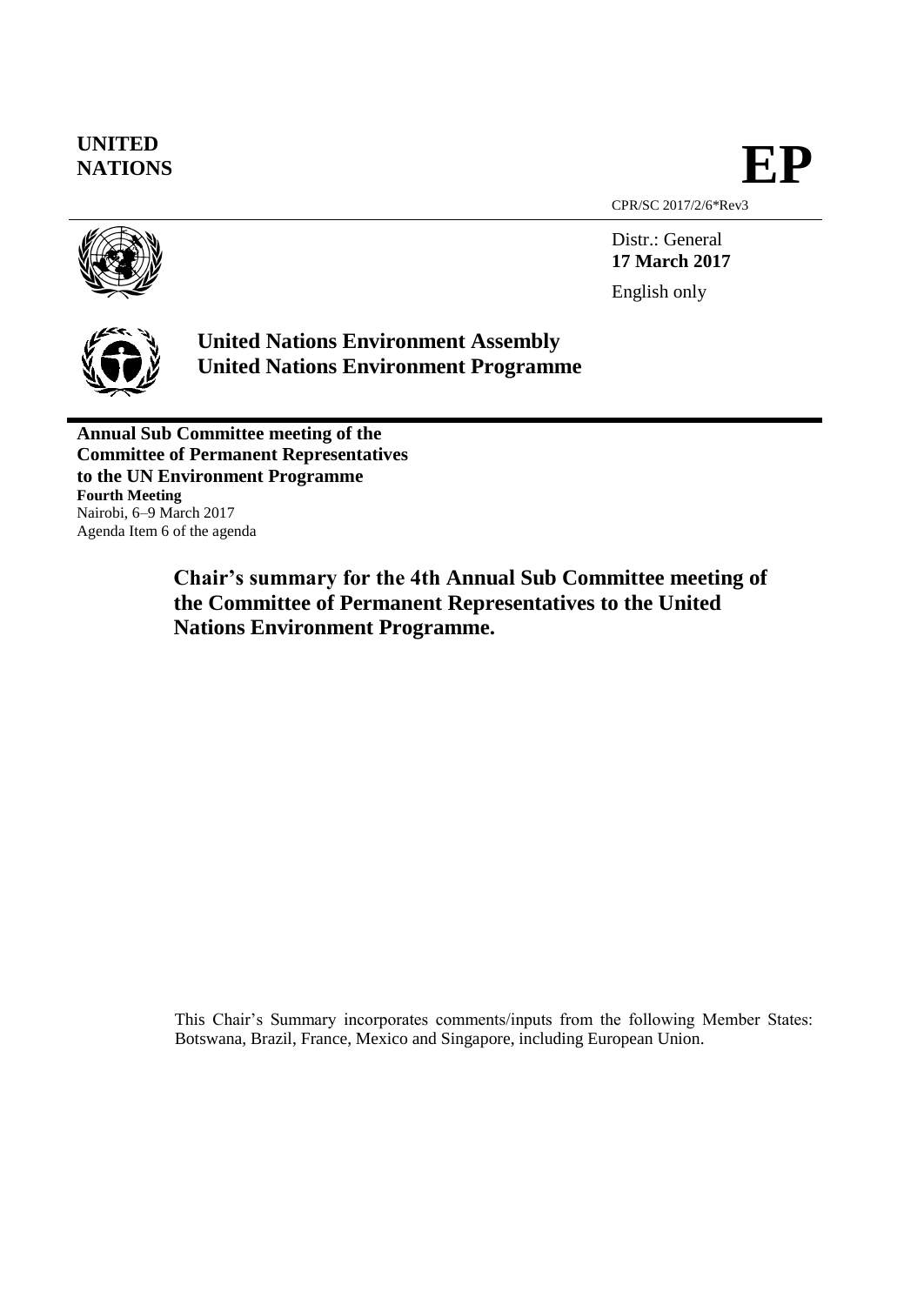# **I. Opening of the Meeting**

1. The Fourth Annual Subcommittee Meeting of the Committee of Permanent Representatives took place from the 6 - 9 March, 2017 in Nairobi, Kenya. The meeting was attended by 67 Members, including 4 members who did so virtually; 2 permanent observers and 1 other entity. The meeting also attracted 22 participants from 13 accredited non-governmental organizations representing the Major Groups and Stakeholders.

# **II. Adoption of Agenda**

- 2. The meeting adopted the provisional agenda as contained in the document UNEP/CPR/SC 2017/2
- 3. On Wednesday, 8 March, 2017, the United Nations Secretary General, H.E. Antonio Guterres, paid a courtesy call on the Fourth Annual Sub-Committee Meeting of the Committee of Permanent Representatives at 3:45 p.m. Several Ambassadors and High Commissioners based in Nairobi and accredited to the United Nations Environment Programme were in attendance.
- 4. In addressing the gathering, the Secretary General congratulated the efforts of the Committee of Permanent Representatives in producing a successful meeting. He also acknowledged the choice of "Pollution" as a theme of the Third UN Environment Assembly. He pointed out the need to look at broader environmental issues in a holistic and integrated way, especially in the context of increasing poverty in the world.
- 5. The Chair of the Fourth Annual Sub-Committee invited the Secretary General to the UN Environment Assembly that is scheduled for December 2017.

## **III. Budget and Programme Performance including implementation of the Assembly's resolutions**

- 6. Participants appreciated the preparations undertaken by UN Environment Programme and welcomed the statement by the Executive Director who pointed out that there are unprecedented global engagements and commitments to collaborate in the field of environment and promoting sustainable development.
- 7. Participants also recalled with appreciation the progress made in the preparations towards the 2017 Environment Assembly scheduled for  $4 - 6$  December 2017, and welcomed efforts to engage the civil society and private sector in these preparations.
- 8. Members welcomed UN Environment Programme's annual performance review and the important results that have emerged to date. They also recognized the significant efforts that have gone into programme delivery. Some Members requested UNEP to provide in future reports further details to clarify underlying factors on the progress made or underachievement, including on how this will be taken into account in future implementation. Participants also welcomed the note by the Secretariat on the status of the implementation of resolutions adopted at the second session of the Assembly.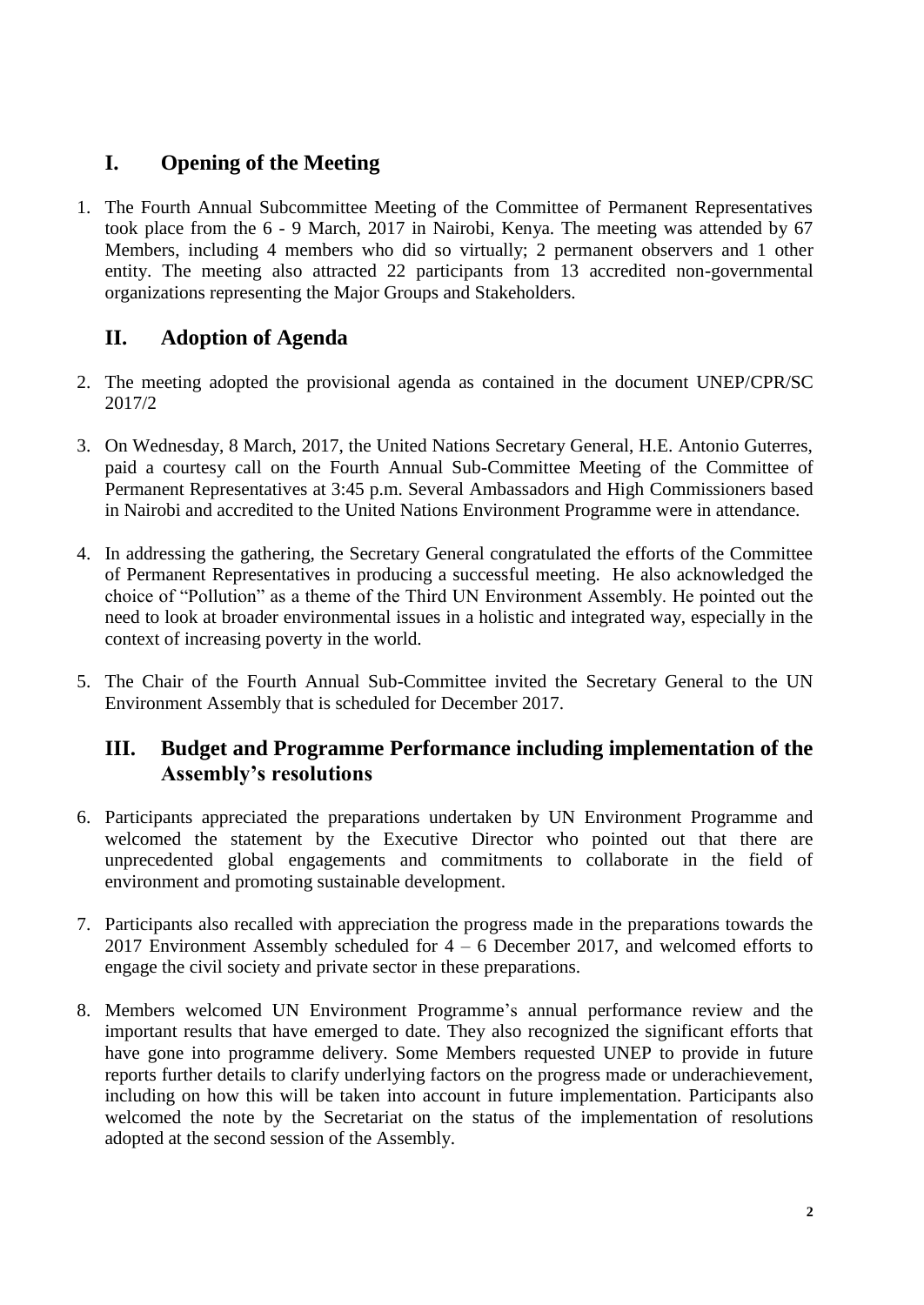- 9. In considering the status of the implementation of resolutions adopted by the Assembly, members underscored the importance of taking into account budget considerations when deciding on resolutions during the Assembly, given the now palpable implications of the inadequacy of budget on the implementation of Assembly resolutions.
- 10. Members invited UN Environment Programme to provide more detailed information on how resources are allocated in geographical and sub-programmatic areas, and emphasized that disaggregating the data currently presented shall enable members to understand for what projects their contributions are used.
- 11. In addition to highlighting the importance of strengthening regional presence of UNEP, some members encouraged the Secretariat to develop a regional delivery framework into which all information on projects being undertaken in various regions should be deposited for ease of access by Member States.
- 12. Some members also expressed satisfaction with the outcome of the Multilateral Organization Performance Assessment Network (MOPAN), a network of 18 contributing countries, which launched their independent and external report of its evaluation of the organization in a side event of this session of Fourth Annual Sub-Committee meeting. The assessment highlighted strengths of UN Environment Programme and pointed out a few areas that need improvement.
- 13. Members noted the mismatch between budget allocation and actual resources mobilized. They further expressed concern that although the Regular Budget was remitted as forecast, voluntary contributions to the Environment Fund had performed below expectation (just under 50%) of the approved budget and underscored the importance of universal voluntary contributions to the Environment Fund, given its importance for ensuring that the organization delivers on its mandate and its Programme of Work as agreed by the Environment Assembly. Participants requested the Executive Director to draw the attention of all members to this reality with a view to increase the number of contributing countries to the Environment Fund and to regularly report to the Committee of Permanent Representatives on progress made in this regard.
- 14. Members noted that extra-budgetary resources, which are multi-year funds, came from mainly two sources: the Global Environment Facility (GEF) and earmarked contributions by bilateral partners. They expressed satisfaction on UN Environment Programme's efforts in leveraging sufficient extra-budgetary resources to support specific aspects of Programme of Work and highlighted that the success of such efforts reflect the trust from stakeholders in the effectiveness and efficiency of the Programme.
- 15. Members also requested the secretariat to update its resource mobilisation strategy and to develop strategies that can attract private sector engagement and participation to support delivery of the Programme of Work.
- 16. The meeting appreciated the presentations on case studies shared by the Permanent Representatives of Brazil, Costa Rica, Iraq, Uganda, among others.

## **i. Implementation of UN Environment Programme's work on Climate Change**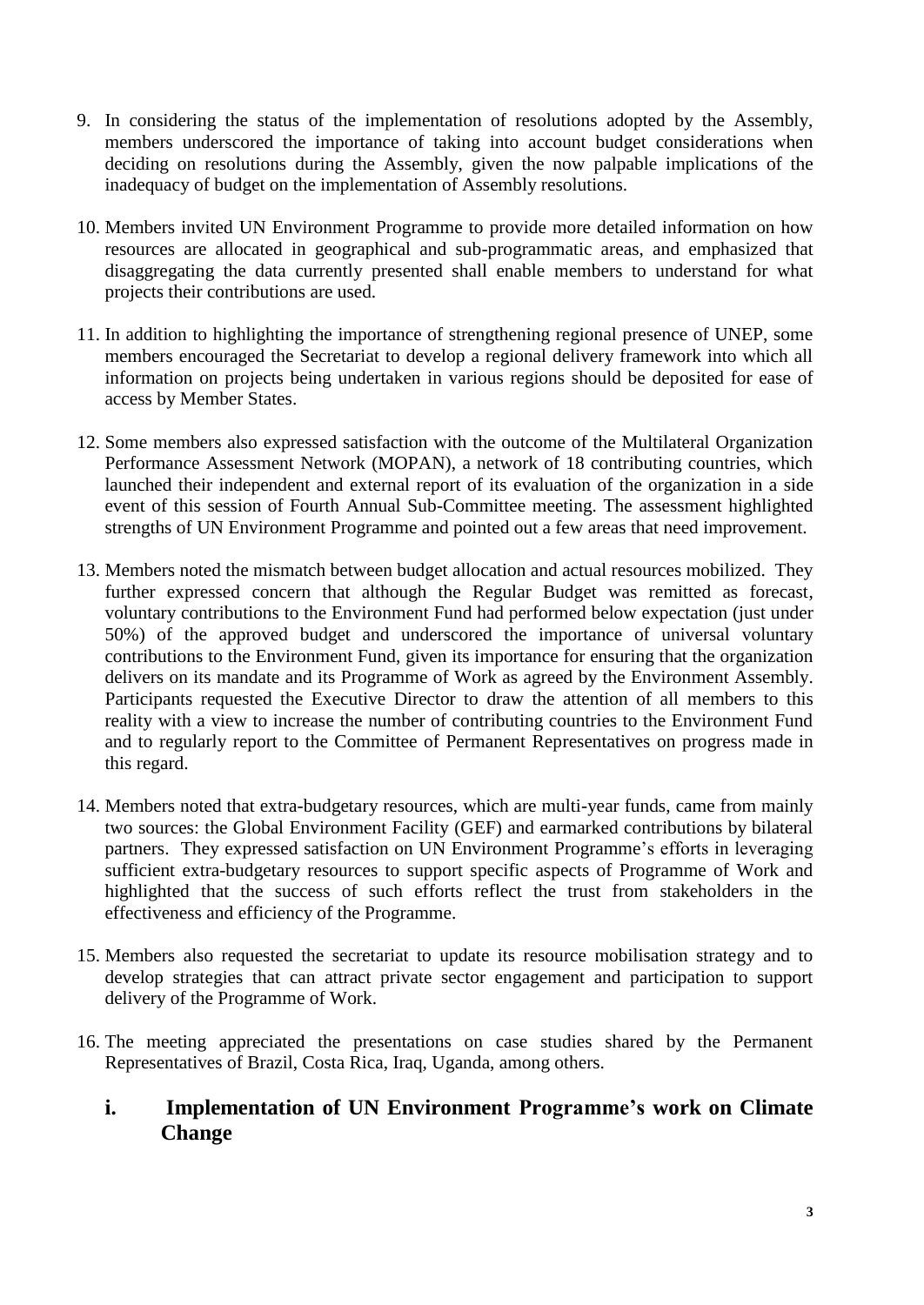- 17. Members positively noted the progress on the implementation of the Climate Change programme, and expressed appreciation for the presentation on the case study on Energy District in Banja Luka as informative.
- 18. Members encouraged UN Environment Programme to seek and champion partnerships (without overlapping on the mandate of the UNFCCC) to deliver on climate change work within the UN system, and increase its support to Least Developed Countries (LDCs) to access climate funds. They also encouraged engagement of civil society in equal measure as has been emphasized for the private sector, taking into account regional balance.

## **ii. Implementation of UN Environment Programme's work on Disasters and Conflicts**

- 19. Members positively appreciated the progress with the implementation of the Disasters and Conflicts programme. They noted that improved risk reduction, response and recovery are increasingly important in the face of the environmental implications of natural disasters, industrial accidents and armed conflicts in the world today.
- 20. Members encouraged UN Environment Programme to work closely with other UN agencies and partners to promote environmental transparency in the extractive sector in fragile states, to improve the environmental performance of peacekeeping operations, to align its disaster risk reduction work with the Sendai framework, and to work to implement the assembly resolution 2/15 the protection of the environment in times of armed conflict, and by expanding collaboration with the International Law Commission and the United Nations Educational, Scientific and Cultural Organization.
- 21. Members highlighted the importance of mainstreaming a gender-sensitive approach in the work and reporting framework of the sub-programme.

## **iii. Implementation of UN Environment Programme's work on Ecosystems Management**

- 22. Members expressed overall satisfaction on progress achieved in the implementation of the sub-programme on ecosystem management. They noted the increased number of countries, which are integrating the ecosystems approach in land management and in their development strategies. Members also appreciated increased number of countries developing action plans for wastewater and marine litter management.
- 23. They further encouraged UN Environment Programme to focus and give more emphasis to river basins, water quality, land degradation and the engagement of private sector. They noted that integrated ecosystem management will call for cooperation between sectors and members, especially where synergies can be developed amongst different partners.

## **iv. Implementation of UN Environment Programme's work on Resource Efficiency**

24. Members positively appreciated the work done based on Resource Efficiency, which highlighted the vision, objective and theory of change towards contributing to the 2030 Agenda. They acknowledged that resource efficiency embraced principles of inclusive green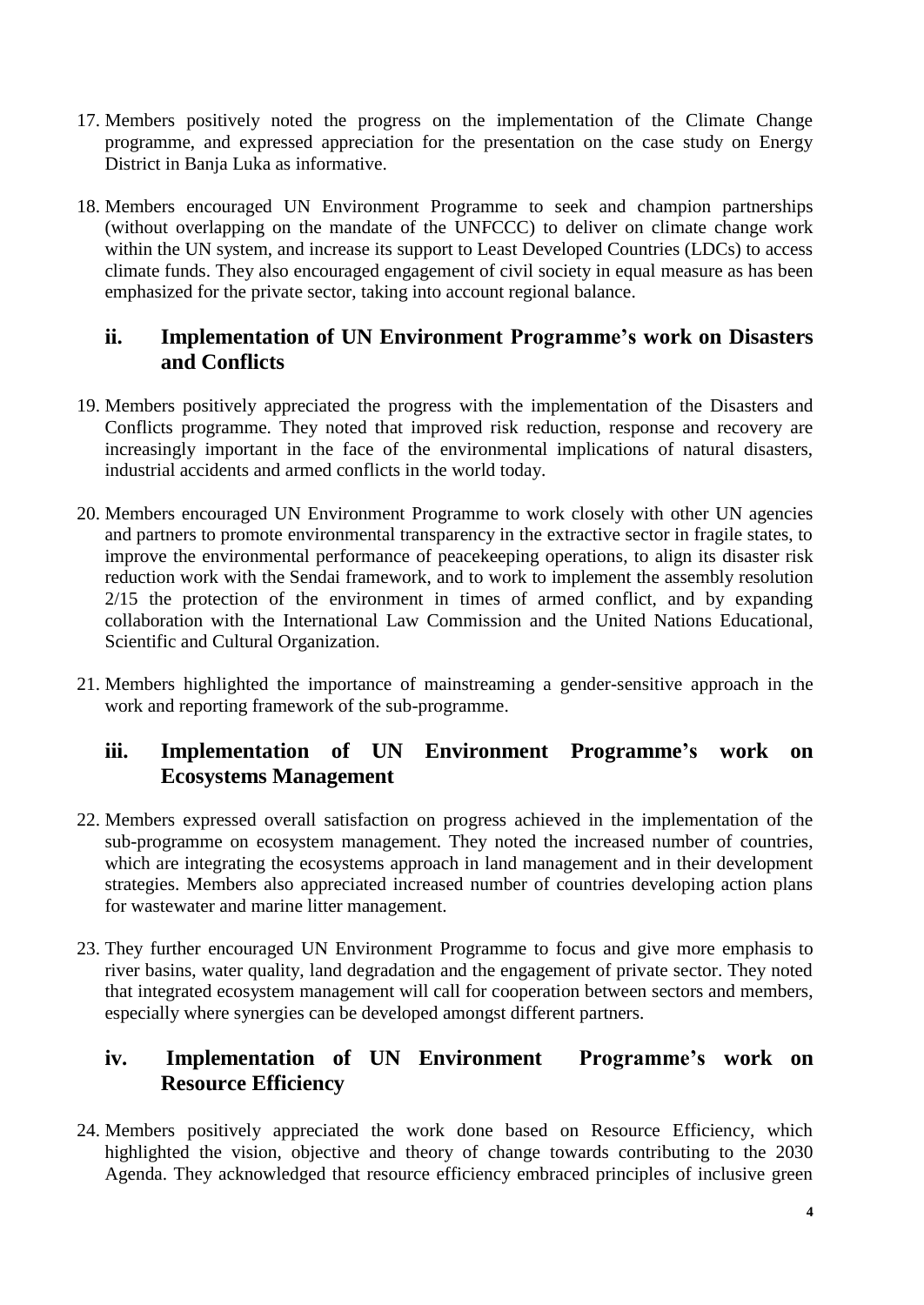economy, which is embedded in the Ten-Year Framework Programmes on Sustainable Consumption and Production Patterns (10YFP SCP). Participants also cautioned against the fragmentation of initiatives. A call for stepping-up the involvement of the private sector in the work of the Programme on resource efficiency was widely supported.

25. By acknowledging good lessons drawn from the Case Study on Sustainable Rice Platform, Members encouraged UN Environment Programme to seek coherence and synergies between resource efficiency components in the spirit of South-South co-operation.

## **v. Implementation of UN Environment Programme's work on Environmental Governance**

- 26. Members highly appreciated the normative work done under the environmental governance programme. In particular, they recognized the role that science-policy nexus has played in influencing phasing out of lead in paint and great reduction of single-use of plastic bags and litter. They encouraged investment in scaling-up capacity building efforts through environmental education and training.
- 27. Members were not lost on the fact that environmental law and institution strengthening were a critical dimension in mainstreaming environment into development. They were cognizant of the need for political goodwill and enhanced community participation in natural resource management. For that reason, they emphasized the need to apply environmental governance principles and partnership in 'Greening the UN system' especially in peace-keeping operations; participation of local communities in natural resources management; and improved understanding of what constitutes environmental crimes and the rule of law.
- 28. Members acknowledged that many environmental conventions have made significant progress because of UN Environment Programme's support and encouraged the Programme to strengthen the use of country focal points to support capacity on domestication and enforcement.

## **vi. Implementation of UN Environment Programme's work on Chemicals and Waste**

- 29. Members appreciated the work done on the implementation of Chemicals and Waste subprogramme, but emphasized a need for demonstration of harmonized synergies between these two elements. They recognized that whereas indicator targets under this sub-programme were set too high for this biennium, they will be more realistic and attainable while still ambitious as of 2018.
- 30. Members identified the importance of the gender issue, and stressed that it was critical to reflect aspects of gender and youth engagement in the reporting, because experience has shown that these cohorts get most affected by pollution. They identified air quality as critical based on available vital statistics on the burden of disease due to this problem is a cause for alarm in many countries.
- 31. Members highlighted the importance of education in creating critical knowledge and global awareness about chemicals and waste, and called on UNEP to focus on among others targeting the youth to encourage more enrolment in curricula subjects related to the area.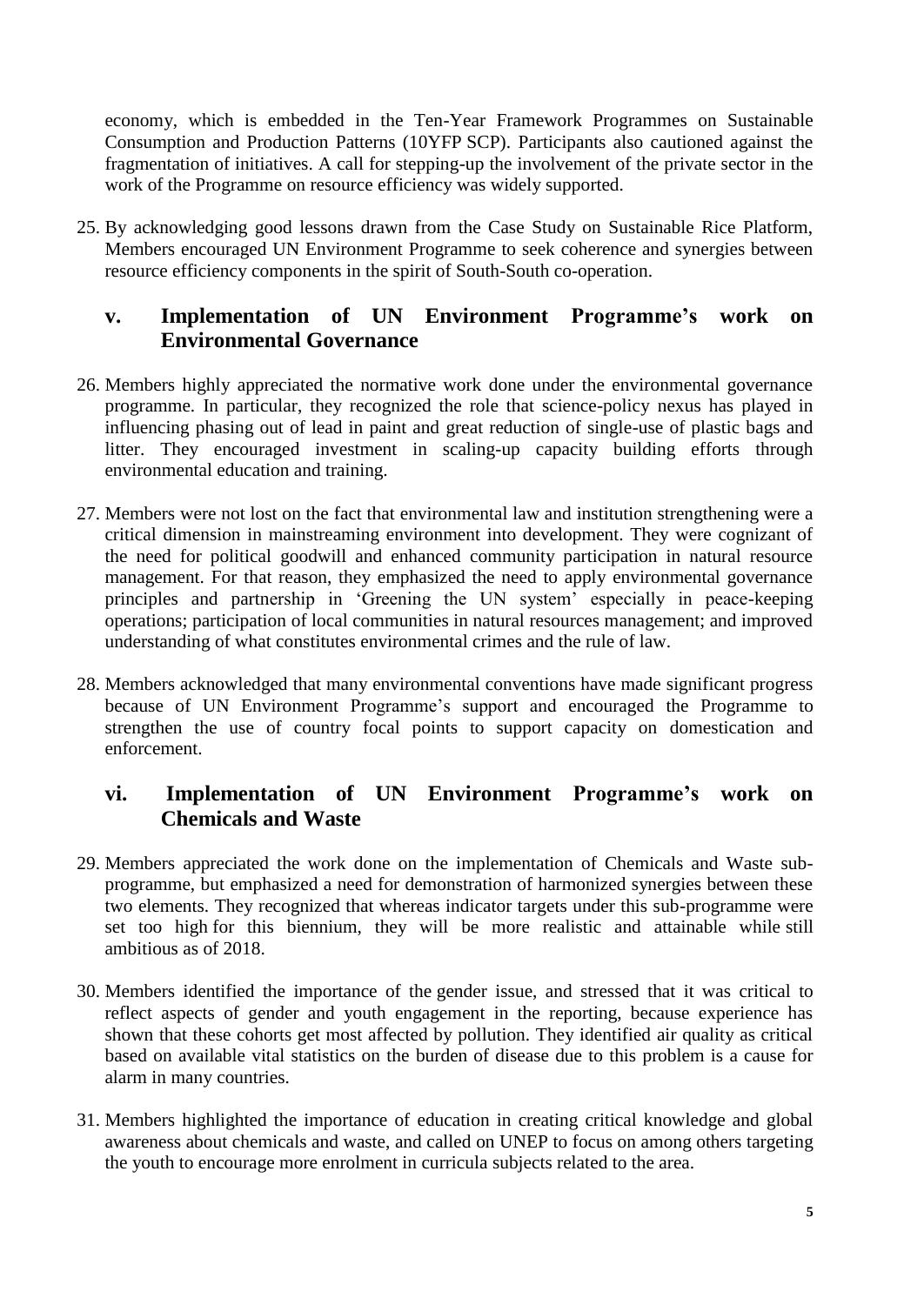## **vii. Implementation of UN Environment Programme's work on Environment under Review**

- 32. Members welcomed the progress achieved in promoting the science and policy through the implementation of the sub-programme on Environment under Review.
- 33. Members appreciated the progress on the development of *GEO-6* and encouraged the Secretariat to devote priority attention and resources to make sure the product is ready in good time and widely disseminated. They also expressed satisfaction with progress on the Environment Live platform and encouraged outreach to a wider audience.
- 34. Members further considered Frontiers Report as very critical document for highlighting emerging environmental issues that are related to a changing technological world and the natural environment. For this reason, they recognized and appreciated the need for additional funding to make the Environment under Review sub-programme more vibrant and effective.
- 35. Members welcomed the case study on Ugandan wetlands supported by the Government of Uganda at the highest level. The Uganda Wetlands Atlas is a two-volume resource and it was suggested that such materials become part of a catalogue of success stories highlighting challenges for interested countries to use as guidance for project development.

## **IV. Contribution of the Environment Assembly to the High-Level Political Forum**

- 36. Members appreciated the presentation by the Secretariat on the contributions that the Environment Assembly can deliver to the High Level Political Forum. Members also appreciated the ideas presented in the draft template document pertaining to the response to the request by the President of the Economic and Social Council (ECOSOC) to provide inputs to the 2017 session of the forum under the theme: Eradicating poverty and promoting prosperity in a changing world.
- 37. Members underscored the importance of submitting meaningful and substantive contributions (clear political messages) to the High Level Political Forum to demonstrate the value of environmental action for the implementation of the 2030 Agenda as well as in tackling key issues on health, poverty and the principle of 'Leave No One Behind'.
- 38. Members agreed to retain the response template document, and requested the secretariat to revise its content, taking into account the deadline for submissions, to make the Environment Assembly's contribution more effective, precise and succinct. Several members shared specific issues to be highlighted in the template. In addition, there was a general agreement that the contribution should provide scientifically based policy advice, taking into account the balance amongst the social, economic and environmental dimensions of sustainable development and drawing from existing reports from UN Environment Programme. Members also considered that case studies should be used to demonstrate how environmental action is contributing to the 2030 Agenda.
- 39. While the exact modalities of the Assembly President's role during the Forum remain to be confirmed, members requested that the President should formally present the contribution of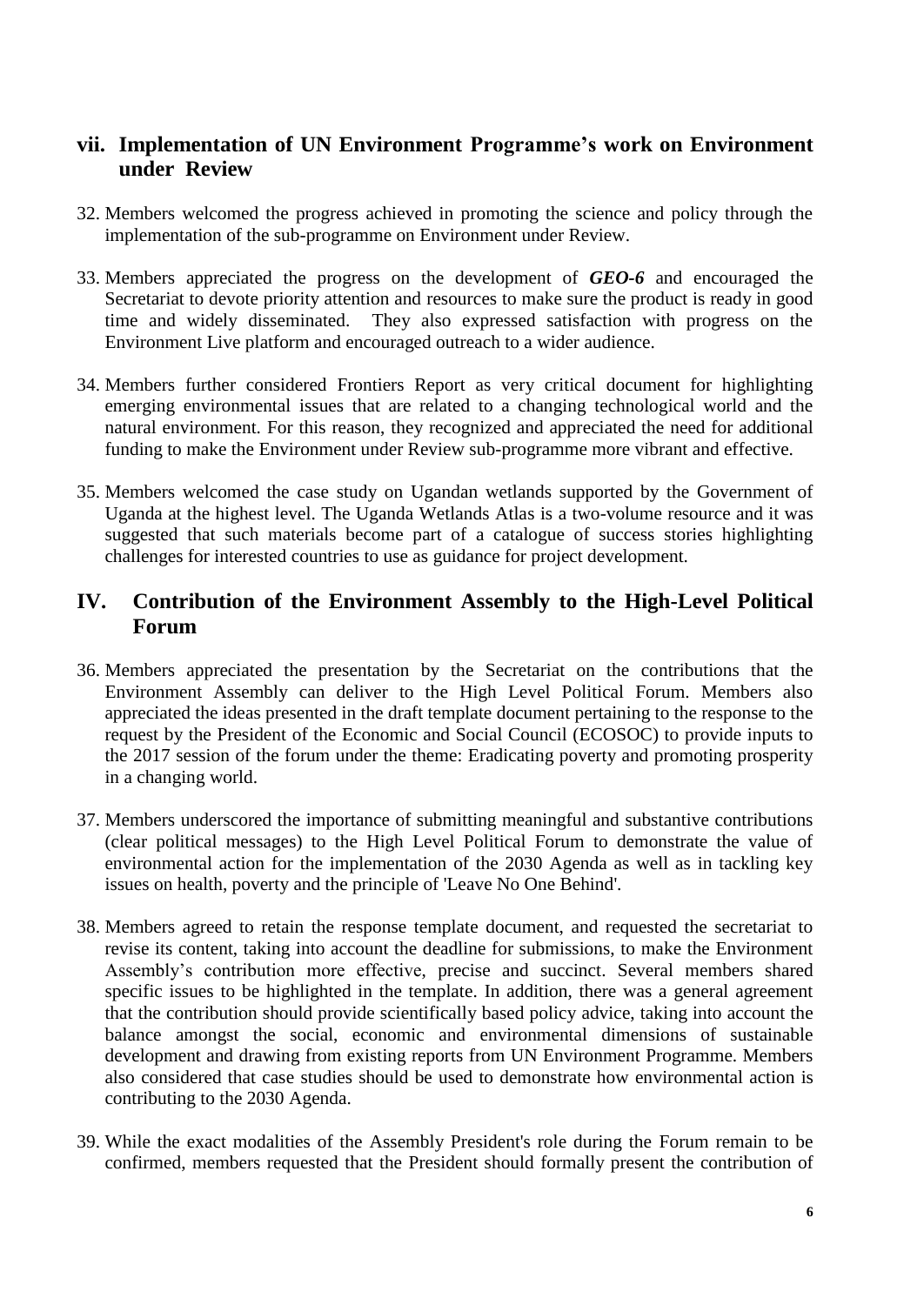the Assembly to the Forum scheduled during the Ministerial segment, supported by a political statement.

# **V. Preparations for the 2017 Environment Assembly**

# **i. Special Statement by the President of the UN Environment Assembly**

- 40. The President, through his representative H.E Ms. Marta Juarez, highlighted the importance of the work being undertaken during the fourth Annual Sub-Committee Meeting of the Committee of Permanent Representatives. He expressed the need to build consensus on the outstanding items that will make preparations for the Assembly a success.
- 41. The President also spoke about the Assembly's outcome document and made it clear that he will present his vision in the next joint meeting of the both bureaux. He also raised the need for cooperation and importance to achieving tight timelines, including the imperative of including the private sector and civil society organizations to driving the Assembly's process.
- 42. The President made reference to the theme and slogan of the Assembly. He emphasized the need to conclude on the slogan, get consensus on the timelines for draft resolutions, discuss and agree on scenario and structure setting of the high level segment, discuss budget considerations, and collaborate on the outcome document.

# **ii. Consideration of the outline of the report of the Executive Director on the theme of the Assembly**

- 43. Members expressed appreciation for and provided comments to the outline of the report of the Executive Director. In this connection, Members requested the Secretariat to review the timeline for its development, and circulate the draft background document of UNEA-3 on pollution to Member States for comments as early as possible as the report will be useful for the catalyzation of the outcomes of the Assembly.
- 44. Members also welcomed the idea of commitments and pledges from Member States and other stakeholders and requested the Secretariat to develop and circulate a note in this regard.
- 45. Major Groups and Stakeholder's participants committed to support the theme of the Assembly and requested to be allowed to make commitments and contribute to the success of the Assembly. Participants also agreed to encourage private sector involvement.

### **iii. Proposed wording of the title of the theme for the 2017 UN Environment Assembly**

46. Member States endorsed the proposal of the Bureau of the Committee of Permanent Representatives of "Towards a Pollution Free Planet" as the wording for the title of the theme of the 2017 UN Environment Assembly.

### **iv. Timelines for submission of draft resolutions**

47. The meeting considered the document entitled 'Preparations for the third session of the United Nations Environment Assembly' Annex 1 Note on the process for submission of Draft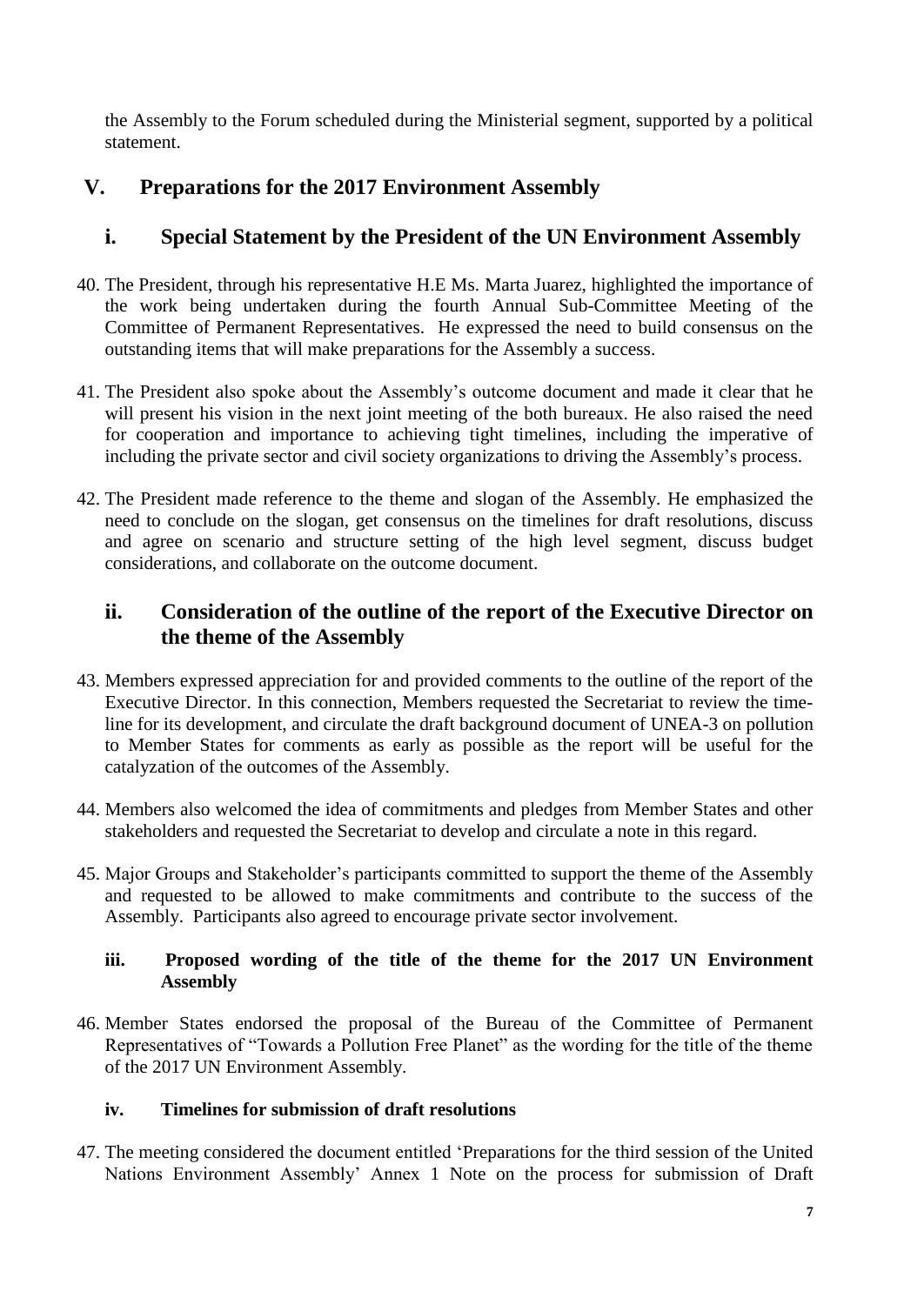Resolutions to be adopted by the 2017 Environment Assembly. These timelines had earlier been circulated by the Secretariat. Members agreed to the proposed timelines as amended but emphasized that they should be exercised without prejudice to the Rules of Procedure, as well as to the flexibility that may be required to allow submissions informed by inputs to UNEA from Regional Ministerial Fora.

The amended timelines are as follows:

- *30 April 2017*: Members signal intention to submit draft resolutions
- *20 May 2017*: Single online platform activated
- *15 June 2017*: Draft resolutions are submitted to the Secretariat
- 27 *June 2017*: 139<sup>th</sup> Meeting of the Committee of Permanent Representatives. Agenda to include discussion on draft resolutions
- *22 September 2017*: Submission of resolutions to the Secretariat
- $\bullet$  10 October 2017: 140<sup>th</sup> meeting of the Committee of Permanent Representatives: Send off for draft resolutions to Open Ended Committee of Permanent Representatives
- 48. Members also requested the Secretariat to prepare scenarios for the Open Ended Committee of Permanent Representatives and for work during the inter-sessional period. They emphasised the need for good coordination and continuity between chairs of inter-sessional and sessional bodies.

#### **v. Structure of the High-Level Segment**

- 49. Members welcomed the Secretariat's efforts for a more innovative and action-oriented High Level Segment. There was an appreciation for both scenarios and members called for revised scenarios taking into account their comments. While some members questioned the possible participation of Heads of State in a Ministerial meeting, on the basis of past experience the Secretariat mentioned that the participation of Heads of State would raise the visibility of the Assembly.
- 50. Members appreciated that Ministers will have an opportunity to deliver statements and make their positions known globally. It was confirmed that a conference room would be made available and a list of speakers will be provided on a first-come-first-serve basis. The Secretariat would provide more information to explain how members could indicate their interest to be in the list of speakers.
- 51. There was a general appreciation of the Leadership Dialogues and a scenario note will be prepared by the Secretariat to explain how they will be run during the High Level Segment. More information on the commitments and pledges will also be provided. It was also agreed that there will be a limited number of side events. The challenge of translation and interpretation was also raised by the Secretariat and will need to be addressed as well as the organizational structures of the Open-ended Committee of Permanent Representatives and the Committee of the Whole. The meeting requested the Secretariat to improve logistic arrangements and availability of *Wi-Fi* and other services to delegates in the campus. The Secretariat was also requested to prepare short background notes for the leadership dialogues. Several delegations called for limiting parallel sessions to no more than two.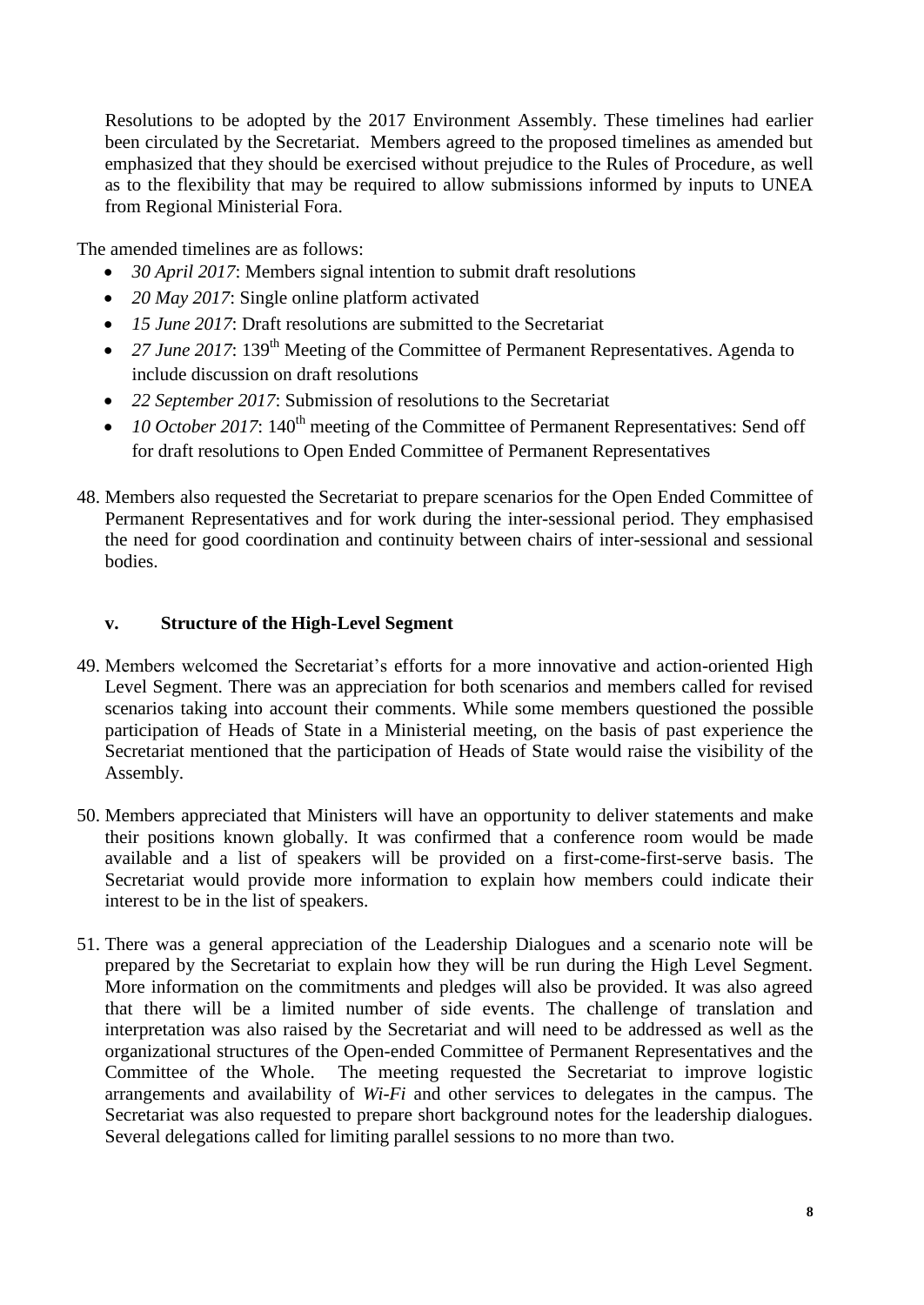#### **vi. Required Documentation for the Open Ended Committee of Representatives and 2017 UN Environment Assembly**

- 52. Members endorsed the table for the official and information documents as contained in the Note on the documents for the Open Ended Committee of Permanent representatives and 2017 Environment Assembly per (Annex 2).
- 53. At the request of one member, the note was amended to include a reference that resolutions will be translated into all official languages prior to their adoption at UNEA.
- 54. Members agreed that the updates of the Executive Director on progress made pursuant to the Assembly's resolutions would be considered at the Open Ended Committee of Permanent Representatives (OECPR) and agreed that the background document on the UNEA theme will be made available to OECPR.

#### **vii. Outcome of High-Level Segment**

- 55. On the outcome of the high-level segment of the Assembly, the majority of members remained supportive of the recommendations set-out during the Preparatory Retreat for the 2017 Environment Assembly held in Nairobi in October 2016, which states that "The 2017 Environment Assembly should strive for a negotiated ministerial outcome document linked to the theme of the high-level segment. The negotiated ministerial outcome document should be succinct, actionable, appealing and drafted in language that is easy to understand. In addition to a ministerial outcome document, discussions at the High Level Segment of the Assembly should be captured in a chair's summary".
- 56. In this regard, during the Annual Subcommittee Meeting three delegations expressed scepticism on the possibility to achieve a negotiated ministerial outcome document and expressed a preference for a chair's summary. A group of Members also provided additional guidance on the content of the outcome document. They emphasized that the document should underscore a commitment to reduce pollution at all levels. It should address priority areas and reflect the impact of pollution as an obstacle to achieve the Sustainable Development Goals and call-upon the UN System to a coordinated approach to address pollution.
- 57. Members further stated that in order to retain its appealing nature, the outcome document should not be prescriptive, thus leaving it to Member States to consider when and how to take action in accordance with national circumstances and priorities.
- 58. A "call for action" could also be considered as part of the communication tools for the Assembly, which could be open for commitments by Member States, regional and local authorities, civil society, the private sector, and citizens at large without undermining the intergovernmental nature of the Assembly.
- 59. On the process, members reiterated their support to the President of the Assembly to develop an inclusive and transparent process of consultations. It was emphasized by several delegations that the text of the outcome document should be negotiated among Member States prior to the Assembly, including during regional ministerial fora and meetings of the Committee of Permanent Representatives.